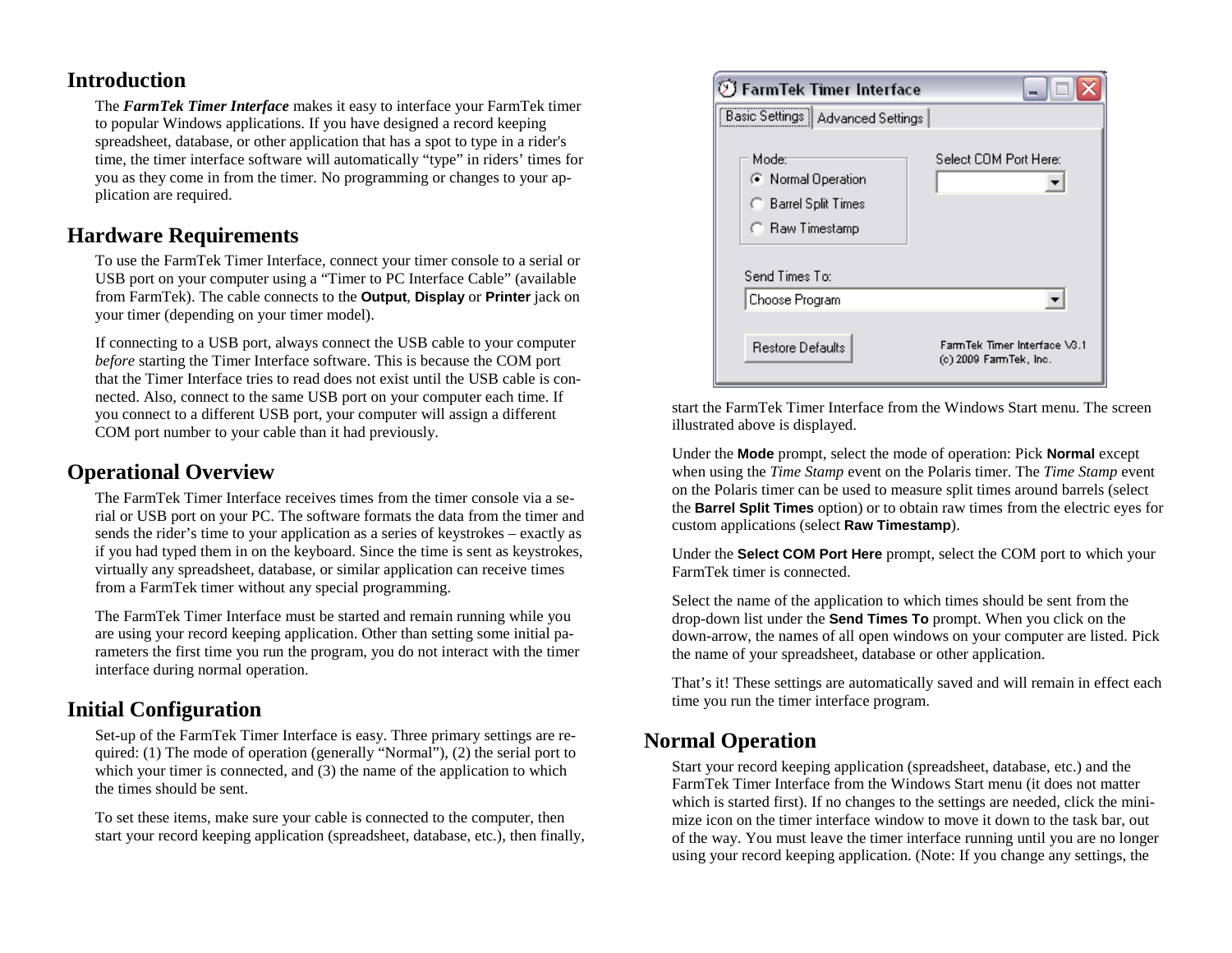changes take effect immediately – you do not have to restart any applications.)

Operate your record keeping application normally. When a rider is on course, click on the spreadsheet cell or database field as if you were about to type in the rider's time. When the timer stops at the end of the rider's run, the rider's time will be typed in for you! You can even have the timer interface press the *Enter* key for you, tab to the next field, etc. (see "Advanced Settings").

# **Advanced Settings**

The **Advanced Settings** tab on the timer interface screen provides access to additional settings to control the output that is sent to your application.

The **Follow Times With** section allows you to choose the keystrokes that should be sent after the rider's time is sent to your application. Check the **EN-TER key** button if you want the *Enter* key automatically pressed for you after the time is sent to your application. Check the **TAB key** button if you want the *Tab* key automatically pressed following a time. If both **ENTER key** and **TAB key** are selected, then the *Tab* key is sent first followed by the *Enter* key.

The **Send Extended Data** section gives you access to extended data the timer provides following the rider's time. This extended data varies depending on the event type.

| $\mathfrak V$ FarmTek Timer Interface                      | ن ال                                            |
|------------------------------------------------------------|-------------------------------------------------|
| Basic Settings   Advanced Settings                         |                                                 |
| Follow Times With:<br>$\Box$ TAB key<br>$\nabla$ ENTER key | For times under 60 secs<br>$\Box$ Prepend "00:" |
| Send Extended Data                                         |                                                 |
| Follow Extended Data With:                                 |                                                 |
| $\Gamma$ TAB key                                           |                                                 |
| $\Gamma$ ENTER key                                         |                                                 |

*Barrel Racing:* Normally, the timekeeper should not manually start or stop the timer during a barrel race run. If the timekeeper manually starts or stops

the timer, extended data of "(M)" is sent. Otherwise, the extended data is empty.

- *Roping:* In addition to flagging a manual start by the timekeeper (the timer should be started by the cattle electric eye at the score line), breakout information is passed as extended data. If the header breaks out, "HDR" is sent. If the heeler breaks out, "HLR" is sent. If both the header and heeler break out, "H+H" is sent. If it is a clean run, the extended data is empty.
- *Team Penning:* In addition to flagging a manual start by the timekeeper (if the electric eyes are being used to start the timer), the cattle number assigned to the current team is passed as extended data. For example, a cattle number of 3 is passed as "#3".
- *Lap Timing:* The lap number is sent as extended data. The format is "Lxx" where xx is the lap number.

The **Follow Extended Data With** section allows you to choose the keystrokes that should be sent after the extended data is sent to your application. Check the **ENTER key** button if you want the *Enter* key automatically pressed for you after the extended data is sent to your application. Check the **TAB key** button if you want the *Tab* key automatically pressed following the extended data. If both **ENTER key** and **TAB key** are selected, then the *Tab* key is sent first followed by the *Enter* key.

The **Prepend "00:"** option should be checked if your timer and spreadsheet are using minute and second formats. For example, 24.356 does not import properly if a cell is formatted for minutes and seconds. However, prepending "00:" to the time gives "00:24.356" which does import properly.

# **Barrel Split Times Operation**

Comprehensive split-time information about a barrel run can be obtained when using the *Time Stamp* event on the Polaris wireless timer along with four sets of wireless electric eyes and this software. Split times available are:

- Time from start line to  $1<sup>st</sup>$  barrel.
- Time around  $1<sup>st</sup>$  barrel.
- Time from  $1<sup>st</sup>$  barrel to  $2<sup>nd</sup>$  barrel.
- Time around  $2<sup>nd</sup>$  barrel.
- Time from  $2^{nd}$  barrel to  $3^{rd}$  barrel.
- Time around  $3<sup>rd</sup>$  barrel.
- Time from  $3<sup>rd</sup>$  barrel to finish.
- Total time.

To use the FarmTek Timer Interface to obtain barrel split times, choose the **Barrel Split Times** option under the **Mode** prompt. As the rider breaks the